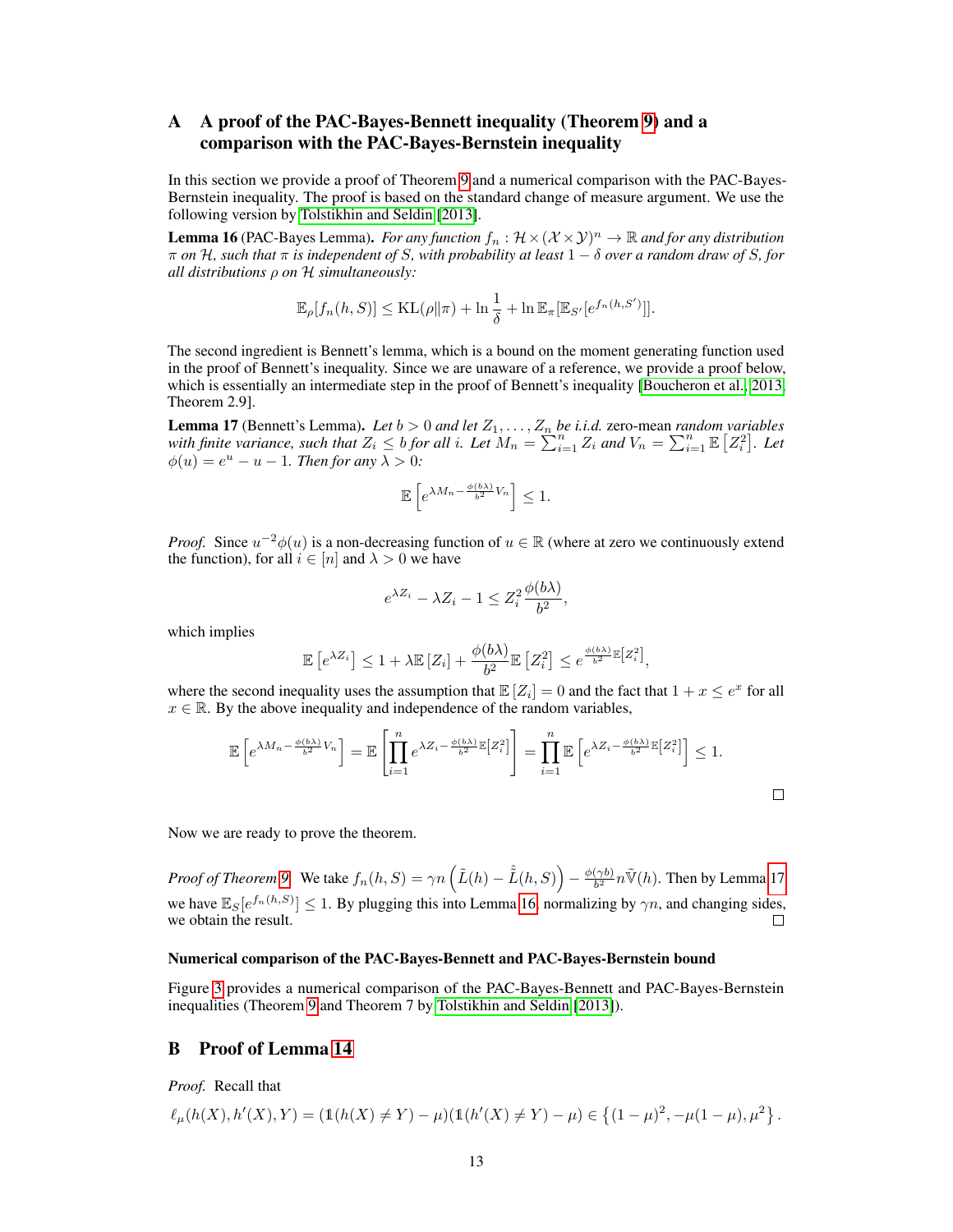<span id="page-1-0"></span>

Figure 3: The ratio of PAC-Bayes Bennett to PAC-Bayes Bernstein bound as a function of  $\mathbb{E}_{\rho}[\hat{\tilde{L}}(h,S)]$ and  $\mathbb{E}_{\rho}[\tilde{\mathbb{V}}(h)]$ . We set  $\text{KL}(\rho \| \pi) = 5$  and  $\delta = 0.05$ . The value of n is provided in the captions of the subfigures.

For  $\mu < 0.5$ , we have  $-\mu(1-\mu) < (1-\mu)^2$  and  $\mu^2 < (1-\mu)^2$ . Therefore,  $\ell_{\mu}(h(X), h'(X), Y) \le$  $(1 - \mu)^2$ .

Furthermore, for  $\mu < 0$  we have  $\mu^2 < -\mu(1-\mu)$ , and for  $\mu > 0$  we have  $-\mu(1-\mu) \le \mu^2$ . Therefore, for  $\mu < 0.5$  we have  $\ell_{\mu}(h(X), h'(X), Y) \ge \min\{-\mu(1-\mu), \mu^2\}.$ 

By combining the upper and the lower bound, we obtain

$$
K_{\mu} = (1 - \mu)^2 - \min\{-\mu(1 - \mu), \mu^2\}
$$
  
= max{ $(1 - \mu)^2 - (-\mu(1 - \mu)), (1 - \mu)^2 - \mu^2$ }  
= max{ $1 - \mu, 1 - 2\mu$ }.

 $\Box$ 

## C Comparison of the first and second order oracle bounds

In this section we show that if  $\mathbb{E}_{\rho}[L(h)] < 0.5$  and  $\mathbb{E}_{\rho^2}[L(h, h')] > 0.5\mathbb{E}_{\rho}[L(h)]$ , then the first order oracle bound is tighter than the second order oracle bounds, and if  $\mathbb{E}_{\rho}[L(h)] < 0.5$  and  $\mathbb{E}_{\rho^2}[L(h, h')] < 0.5 \mathbb{E}_{\rho}[L(h)]$ , then it is the other way around.

For comparison of the first order oracle bound  $L(MV_\rho) \leq 2\mathbb{E}_\rho[L(h)]$  vs. the second order oracle tandem bound  $L(MV_\rho) \leq 4\mathbb{E}_{\rho^2}[L(h, h')]$  the statement above is evident.

For the second order oracle bounds based on the Chebyshev-Cantelli inequality we have

$$
\frac{\mathbb{E}_{\rho^2}[L(h, h')] - \mathbb{E}_{\rho}[L(h)]^2}{0.25 + \mathbb{E}_{\rho^2}[L(h, h')] - \mathbb{E}_{\rho}[L(h)]} \quad \text{vs.} \quad 2\mathbb{E}_{\rho}[L(h)],
$$
\n
$$
\frac{\mathbb{E}_{\rho^2}[L(h, h')] - \mathbb{E}_{\rho}[L(h)]^2}{\mathbb{E}_{\rho^2}[L(h, h')] - \mathbb{E}_{\rho}[L(h)]^2} \quad \text{vs.} \quad 0.5\mathbb{E}_{\rho}[L(h)] + 2\mathbb{E}_{\rho}[L(h)]\mathbb{E}_{\rho^2}[L(h, h')] - 2\mathbb{E}_{\rho}[L(h)]^2,
$$
\n
$$
\mathbb{E}_{\rho^2}[L(h, h')](1 - 2\mathbb{E}_{\rho}[L(h)]) \quad \text{vs.} \quad 0.5\mathbb{E}_{\rho}[L(h)] (1 - 2\mathbb{E}_{\rho}[L(h)]),
$$
\n
$$
\mathbb{E}_{\rho^2}[L(h, h')] \quad \text{vs.} \quad 0.5\mathbb{E}_{\rho}[L(h)],
$$

where under the assumption that  $\mathbb{E}_{\rho}[L(h)] < 0.5$  we can cancel  $(1 - 2\mathbb{E}_{\rho}[L(h)])$ , since it is positive, and the result is again evident.

## D Minimization of the bounds

In this section we provide technical details on minimization of the bounds in Theorems [12](#page--1-4) and [15.](#page--1-5) As most of the other PAC-Bayesian works, we take  $\pi$  to be a union distribution over the hypotheses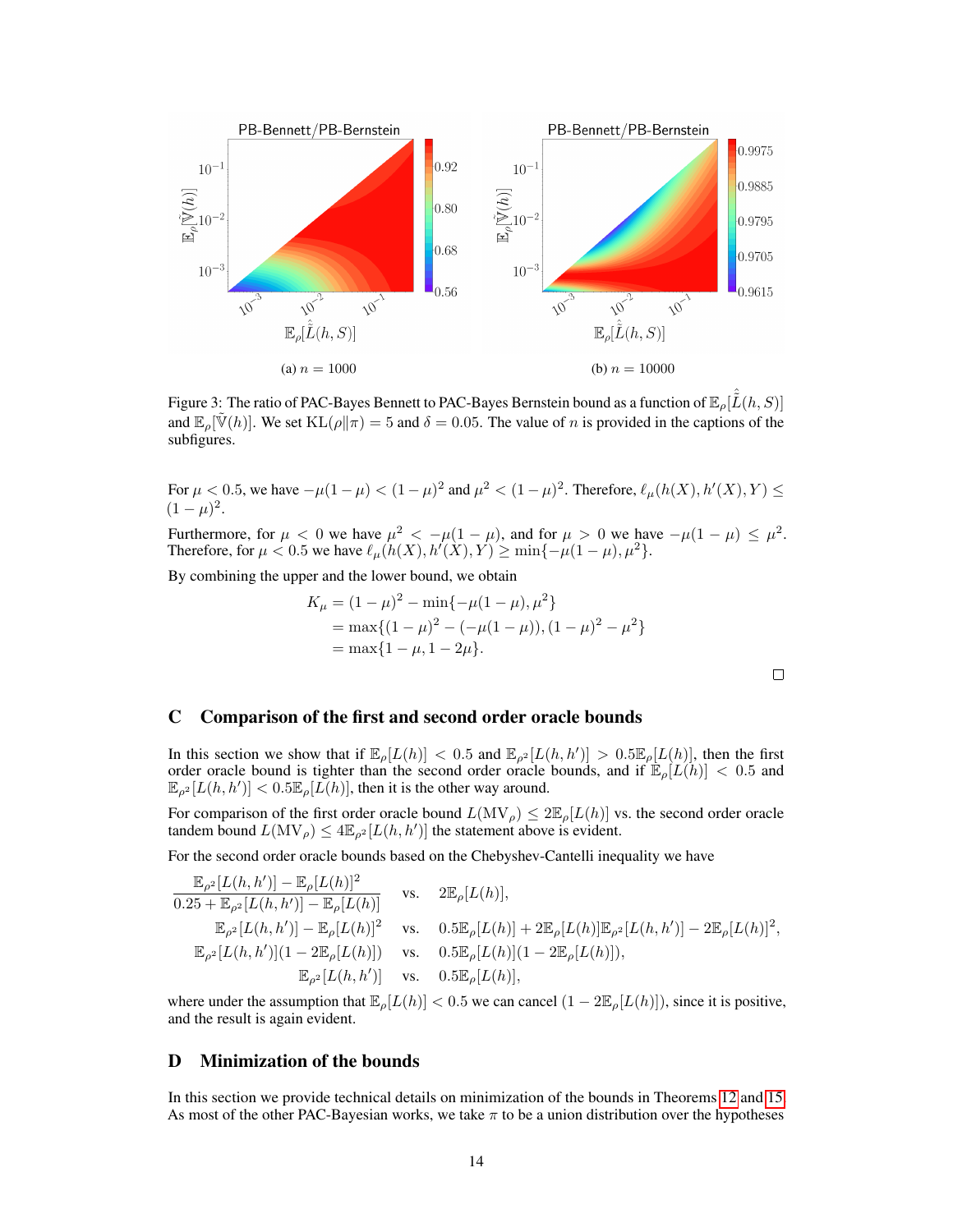in both cases. As discussed in Section [6,](#page--1-6) we build a set of data-dependent hypotheses by splitting the data set S into pairs of subsets  $S = T_h \cup S_h$ , such that  $T_h \cap S_h = \emptyset$ , training h on  $T_h$  and calculating an unbiased loss estimate  $L(h, S_h)$  on  $S_h$ . For tandem losses we compute the unbiased estimates  $\hat{L}(h, h', S_h \cap S_{h'})$  on the intersections of the corresponding sets  $S_h$  and  $S_{h'}$ .

#### <span id="page-2-0"></span>D.1 Minimization of the bound in Theorem [12](#page--1-4)

The adjustment of the bound from Theorem [12](#page--1-4) to this construction is for  $\mu \geq 0$ :

$$
L(MV_{\rho}) \leq \frac{1}{(0.5 - \mu)^2} \left[ \frac{\mathbb{E}_{\rho^2} [\hat{L}(h, h', S_h \cap S_{h'})]}{1 - \frac{\lambda}{2}} + \frac{2 \mathrm{KL}(\rho || \pi) + \ln(4\sqrt{m}/\delta)}{\lambda \left(1 - \frac{\lambda}{2}\right) m} - 2\mu \left( \left(1 - \frac{\gamma}{2}\right) \mathbb{E}_{\rho} [\hat{L}(h, S_h)] - \frac{\mathrm{KL}(\rho || \pi) + \ln(4\sqrt{n}/\delta)}{\gamma n} \right) + \mu^2 \right],
$$

and for  $\mu < 0$ :

$$
L(MV_{\rho}) \leq \frac{1}{(0.5 - \mu)^2} \left[ \frac{\mathbb{E}_{\rho^2} [\hat{L}(h, h', S_h \cap S_{h'})]}{1 - \frac{\lambda}{2}} + \frac{2 \text{KL}(\rho || \pi) + \ln(4\sqrt{m}/\delta)}{\lambda \left(1 - \frac{\lambda}{2}\right) m} - 2\mu \left( \frac{\mathbb{E}_{\rho} [\hat{L}(h, S_h)]}{1 - \frac{\gamma}{2}} + \frac{\text{KL}(\rho || \pi) + \ln(4\sqrt{n}/\delta)}{\gamma \left(1 - \frac{\gamma}{2}\right) n} \right) + \mu^2 \right],
$$

where  $m = \min_{h,h'} |S_h \cap S_{h'}|$  and  $n = \min_h |S_h|$ . Below we provide the pseudocode and derive update rules for  $\mu$ ,  $\lambda$ ,  $\gamma$ , and  $\rho$  for alternating minimization of this bound.

## Algorithm 1: Minimization of the bound in Theorem [12](#page--1-4)

**Input:**  $m, n$ , tandem losses  $\hat{L}(h, h', S_h \cap S_{h'})$  for all  $h, h'$ , and Gibbs losses  $\hat{L}(h, S_h)$  for all  $h$ **Initialize:**  $\rho = \pi$  and  $\mu = 0$ while The improvement of the bound is larger than  $10^{-9}$  do Compute  $\lambda_p^*$ , the optimal  $\lambda$  given  $\rho$ Compute  $\gamma_{\rho}^*$ , the optimal  $\gamma$  given  $\rho$  and  $\mu$ Compute the bound using  $\rho$ ,  $\mu$ ,  $\lambda_{\rho}^{*}$  and  $\gamma_{\rho}^{*}$ <br>Compute new  $\mu_{\rho}^{*}$ , the optimal  $\mu$  given  $\rho$ ,  $\lambda_{\rho}^{*}$  and  $\gamma_{\rho}^{*}$ Update the new distribution  $\rho'$  with gradient descent given  $\mu$ ,  $\lambda_{\rho}^*$  and  $\gamma_{\rho}^*$ Let  $\rho = \rho'$  and  $\mu = \mu_{\rho}^*$ end while

**Optimal**  $\lambda$  given  $\rho$  Minimization of the bound with respect to  $\lambda$  is identical to minimization of the tandem bound by [Masegosa et al.](#page--1-7) [\[2020,](#page--1-7) Theorem 9]. Masegosa et al. derive the optimal value of  $\lambda$ :

$$
\lambda_\rho^*=\frac{2}{\sqrt{\frac{2m\mathbb{E}_{\rho^2}[\hat{L}(h,h',S_h\cap S_h\prime)]}{2\text{KL}(\rho||\pi)+\ln\frac{4\sqrt{m}}{\delta}}}+1+1}.
$$

**Optimal**  $\gamma$  given  $\rho$  and  $\mu$  Minimization of the bound with respect to  $\gamma$  in the case of  $\mu \ge 0$  is analogous to minimization of the bound by [Masegosa et al.](#page--1-7) [\[2020,](#page--1-7) Theorem 10] with respect to  $\gamma$ . [Masegosa et al.](#page--1-7) derive the optimal value of  $\gamma$ :

$$
\gamma_{\rho}^* = \sqrt{\frac{2 \text{ KL}(\rho || \pi) + \ln(16n/\delta^2)}{n \mathbb{E}_{\rho}[\hat{L}(h, S_h)]}}.
$$

On the other hand, the optimal  $\gamma$  in the case of  $\mu < 0$  is analogous to the optimal  $\lambda$  above:

$$
\gamma_{\rho}^* = \frac{2}{\sqrt{\frac{2n\mathbb{E}_{\rho}[\hat{L}(h, S_h)]}{\text{KL}(\rho||\pi) + \ln\frac{4\sqrt{n}}{\delta}} + 1} + 1}.
$$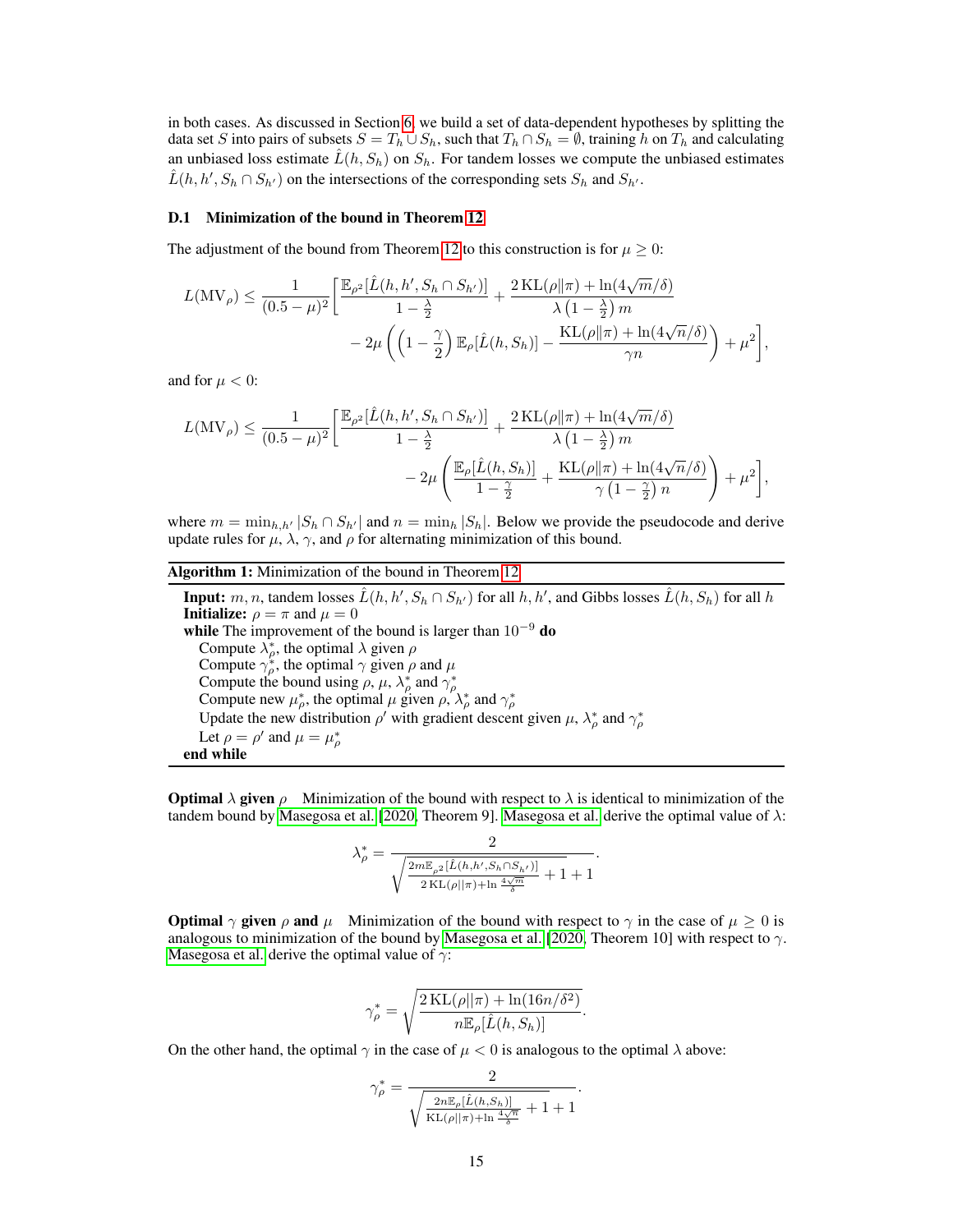**Optimal**  $\mu$  given  $\rho$  Given  $\rho$ , we can compute the optimal  $\lambda_{\rho}^{*}$  and  $\gamma_{\rho}^{*}$  by the above formulas. Let

$$
U_T(\rho) := \frac{\mathbb{E}_{\rho^2}[\hat{L}(h, h', S_h \cap S_{h'})]}{1 - \frac{\lambda_p^*}{2}} + \frac{2 \operatorname{KL}(\rho || \pi) + \ln(4\sqrt{m}/\delta)}{\lambda_\rho^* \left(1 - \frac{\lambda_\rho^*}{2}\right) m},
$$
  

$$
L_G(\rho) := \begin{cases} \left(1 - \frac{\gamma_\rho^*}{2}\right) \mathbb{E}_{\rho}[\hat{L}(h, S_h)] - \frac{\operatorname{KL}(\rho || \pi) + \ln(4\sqrt{n}/\delta)}{\gamma_\rho^* n}, & \mu \ge 0 \\ \frac{\mathbb{E}_{\rho}[\hat{L}(h, S_h)]}{1 - \frac{\gamma_\rho^*}{2}} + \frac{\operatorname{KL}(\rho || \pi) + \ln(4\sqrt{n}/\delta)}{\gamma_\rho^* \left(1 - \frac{\gamma_\rho^*}{2}\right) n}, & \mu < 0 \end{cases}
$$

Then the optimal  $\mu$  is

$$
\mu_{\rho}^* = \frac{\frac{1}{2}L_G(\rho) - U_T(\rho)}{\frac{1}{2} - L_G(\rho)}.
$$

**Gradient w.r.t.**  $\rho$  given  $\lambda$ ,  $\gamma$  and  $\mu$  Minimization of the bound w.r.t.  $\rho$  is equivalent to constrained optimization of  $f(\rho) = a \mathbb{E}_{\rho^2} [\hat{L}(h, h', S_h \cap S_{h'})] - 2b \mathbb{E}_{\rho} [\hat{L}(h, S_h)] + 2c \text{KL}(\rho || \pi)$ , where for  $\mu \ge 0$ ,  $a = 1/(1 - \lambda/2)$ ,  $b = \mu(1 - \gamma/2)$  and  $c = 1/(\lambda(1 - \lambda/2)m) + \mu/(\gamma n)$ , and for  $\mu < 0$ ,  $a =$  $1/(1 - \lambda/2)$ ,  $b = \mu/(1 - \gamma/2)$ , and  $c = 1/(\lambda(1 - \lambda/2)m) - \mu/(\gamma(1 - \gamma/2)n)$ . The constraint is that  $\rho$  is a probability distribution. We optimize  $\rho$  by projected gradient descent, where we iteratively take steps in the direction of the negative gradient of  $f$  and project the result onto the probability simplex.

We use  $\hat{L}$  to denote the vector of empirical losses and  $\hat{L}_{\text{tnd}}$  to denote the matrix of tandem losses. Let  $\nabla f$  denote the gradient of f w.r.t.  $\rho$  and  $(\nabla f)_h$  the h-th coordinate of the gradient. We have:

$$
(\nabla f)_h = 2\left(a\sum_{h'} \rho(h')\hat{L}(h, h', S_h \cap S_{h'}) - b\hat{L}(h, S_h) + c\left(1 + \ln\frac{\rho(h)}{\pi(h)}\right)\right),
$$
  

$$
\nabla f = 2\left(a\hat{L}_{\text{tnd}}\rho - b\hat{L} + c\left(1 + \ln\frac{\rho}{\pi}\right)\right).
$$

**Gradient descent optimization w.r.t.**  $\rho$  To optimize the weighting  $\rho$ , we applied iRProp+ for the gradient based optimization, a first order method with adaptive individual step sizes [\[Igel and Hüsken,](#page--1-8) [2003,](#page--1-8) [Florescu and Igel, 2018\]](#page--1-9), until the bound did not improve for 10 iterations.

#### D.2 Minimization of the bound in Theorem [15](#page--1-5)

We start with the details on construction of the grid of  $\mu$ ,  $\lambda$  and  $\gamma$ .

#### D.2.1 The  $\mu$  grid for Theorem [15](#page--1-5)

We were unable to find a closed-form solution for minimization of the bound w.r.t.  $\mu$  and applied a heuristic. Empirically we observed that the bound was quasiconvex in  $\mu$  (we were unable to prove that it is always the case) and applied binary search for  $\mu$  in the grid. Note that even if we take a grid of  $\mu$ , we don't need a union bound since the bound holds with high probability for all  $\mu$  simultaneously.

We then consider the relevant range of  $\mu$ . By Theorem [6,](#page--1-10) we have  $\mu < 0.5$ . At the same time,  $\mu^* = \frac{0.5\mathbb{E}_{\rho}[L(h)] - \mathbb{E}_{\rho^2}[L(h,h)]}{0.5 - \mathbb{E}_{\rho}[L(h)]}$ , and in Section [6](#page--1-6) we have shown that the primary region of interest is where  $\mathbb{E}_{\rho^2}[L(h, \tilde{h}')] \leq 0.5 \mathbb{E}_{\rho}[L(h)]$ , which corresponds to  $\mu^* > 0$ . However, since  $\mathbb{E}_{\rho^2}[L(h, h)]$ and  $\mathbb{E}_{\rho}[L(h)]$  are unobserved and we use an upper bound for the first and a lower bound for the second instead, we take a broader range of  $\mu$ . By making a mild assumption that the upper bound for the tandem loss  $\mathbb{E}_{\rho^2}[L(h, h')]$  is at most 0.25 and the lower bound for the Gibbs loss  $\mathbb{E}_{\rho}[L(h)]$  is at most 0.5, we have  $\mu \in [-0.5, 0.5)$ . We take 400 uniformly spaced points in the selected range for the CCPBB bound.

## D.2.2 The  $\lambda$  grid for Theorem [15](#page--1-5)

The parameter  $\lambda$  comes from Theorem [13.](#page--1-11) The theorem is identical to the result by [Tolstikhin and](#page--1-1) [Seldin](#page--1-1) [\[2013,](#page--1-1) Equation (15)], except rescaling, but rescaling happens on top of the bound and has no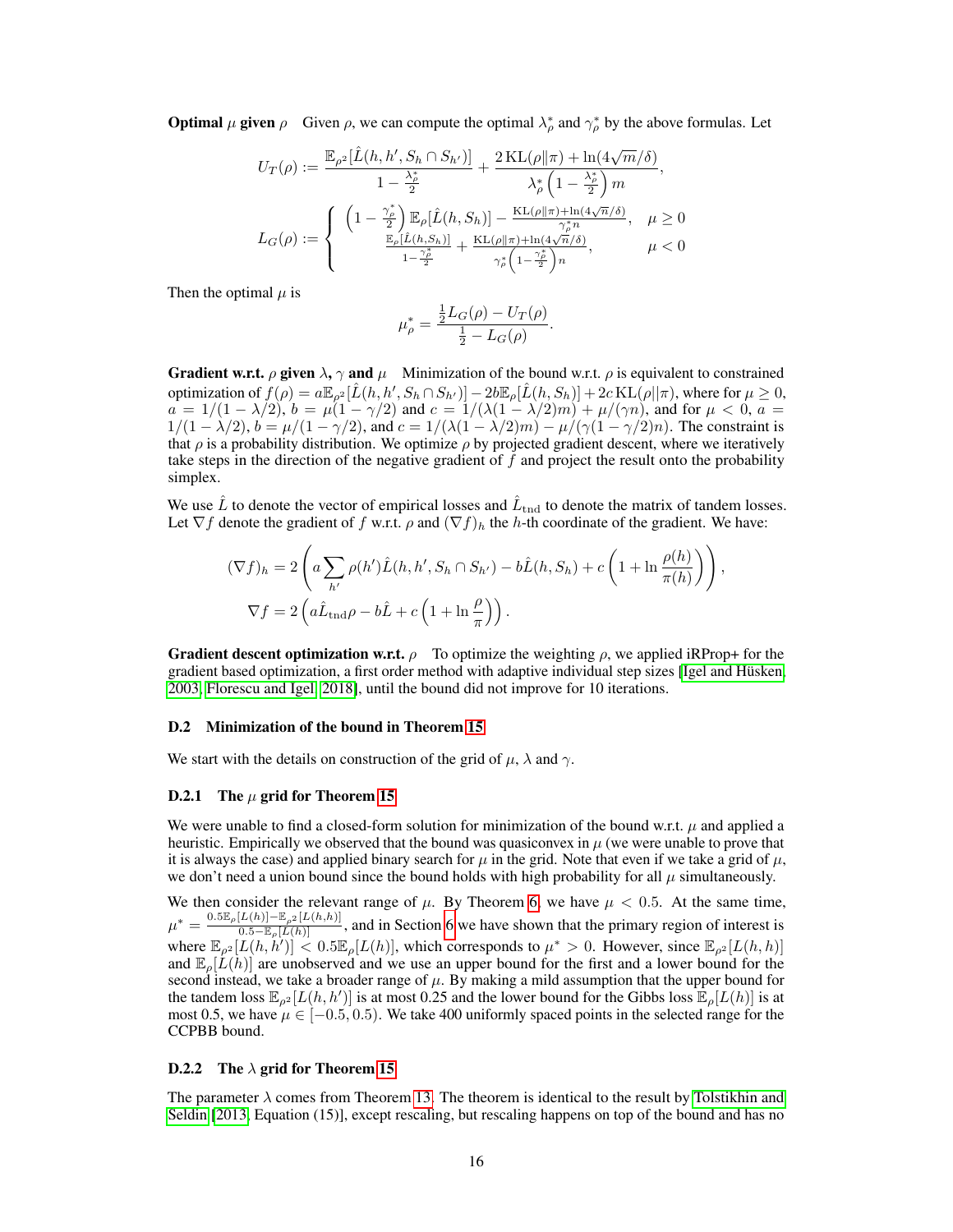effect on the  $\lambda$ -grid. Therefore, we use the grid proposed by [Tolstikhin and Seldin.](#page--1-1) Namely, we take

$$
\lambda_i = c_1^{i-1} \frac{2(n-1)}{n} \left( \sqrt{\frac{n-1}{\ln(1/\delta_1)} + 1} + 1 \right)^{-1}
$$

for  $i \in \{1, \ldots, k_{\lambda}\}\$  and

$$
k_{\lambda} = \left[ \frac{1}{\ln c_1} \ln \left( \frac{1}{2} \sqrt{\frac{n-1}{\ln(1/\delta_1)} + 1} + \frac{1}{2} \right) \right].
$$

In the experiments we took  $c_1 = 1.05$  and  $\delta_1 = \delta/2$ .

#### D.2.3 The  $\gamma$  grid for Theorem [15](#page--1-5)

The parameter  $\gamma$  comes from Theorem [9.](#page--1-0) By taking the first two derivatives we can verify that for a fixed  $\rho$  the PAC-Bayes-Bennett bound is convex in  $\gamma$  and at the minimum point the optimal value of  $\gamma$  satisfies

$$
e^{(\gamma_{\rho}^{*}b-1)}(\gamma_{\rho}^{*}b-1)=\frac{1}{e}\left(\frac{b^{2}\left(\text{KL}(\rho\|\pi)+\ln\frac{1}{\delta_{2}}\right)}{n\mathbb{E}_{\rho}[\tilde{\mathbb{V}}(h)]}-1\right).
$$

Thus, the optimal value of  $\gamma$  is given by

$$
\gamma_\rho^* = \frac{1}{b}\left(W_0\left(\frac{1}{e}\left(\frac{b^2\left(\textrm{KL}(\rho\|\pi) + \ln\frac{1}{\delta_2}\right)}{n\mathbb{E}_\rho[\tilde{\mathbb{V}}(h)]} - 1\right)\right) + 1\right),\,
$$

where  $W_0$  is the principal branch of the Lambert W function, which is defined as the inverse of the function  $f(x) = xe^x$ .

In order to define a grid for  $\gamma$  we first determine the relevant range for  $\gamma_{\rho}^*$ . We note that the variance  $\mathbb{E}_{\rho}[\tilde{\mathbb{V}}(h)]$  is estimated using Theorem [13,](#page--1-11) which assumes that the length of the range of the loss  $\tilde{\ell}(\cdot, \cdot)$ is c. The loss range provides a trivial upper bound on the variance  $\mathbb{E}_{\rho}[\tilde{V}(h)] \leq \frac{c^2}{4}$  $\frac{e^2}{4}$ . At the same time, we have  $\lambda\left(1-\frac{\lambda n}{2(n-1)}\right) \leq \frac{n-1}{2n}$  (it is a downward-pointing parabola) and, therefore, the right hand side of the bound in Theorem [13](#page--1-11) is at least the value of its second term, which is at least  $\frac{2c^2 \ln \frac{1}{\delta_1}}{n-1}$ , since  $KL(\rho || \pi) \ge 0$ . Thus, we obtain that the estimate of  $\mathbb{E}_{\rho}[\tilde{V}(h)]$  is in the range  $\left[\frac{2c^2 \ln \frac{1}{\delta_1}}{n-1}, \frac{c^2}{4}\right]$ 4 . We use  $V_{\text{min}} = \frac{2c^2 \ln \frac{1}{\delta_1}}{n-1}$  to denote the lower bound of this range.

Since  $W_0(\cdot)$  is a monotonically increasing function,  $KL(\rho||\pi) \geq 0$ , and the estimate of  $\mathbb{E}_{\rho}[\tilde{V}(h)]$  is at most  $\frac{c^2}{4}$  $\frac{e^2}{4}$ , we obtain that  $\gamma_{\rho}^*$  satisfies

$$
\gamma_{\rho}^{*} = \frac{1}{b} \left( W_0 \left( \frac{1}{e} \left( \frac{b^2 \left( \text{KL}(\rho || \pi) + \ln \frac{1}{\delta_2} \right)}{n \mathbb{E}_{\rho^2}[\tilde{\mathbb{V}}(h)]} - 1 \right) \right) + 1 \right) \n\geq \frac{1}{b} \left( W_0 \left( \frac{1}{e} \left( \frac{4b^2}{nc^2} \ln \frac{1}{\delta_2} - 1 \right) \right) + 1 \right) \stackrel{def}{=} \gamma_{\min}.
$$

For an upper bound we observe that since  $\mathbb{E}_{\rho}[\tilde{L}(h)] - \mathbb{E}_{\rho}[\tilde{L}(h, S)]$  is trivially bounded by b, the bound in Theorem [13](#page--1-11) is only interesting if it is smaller than b and, in particular,  $\frac{\phi(\gamma b)}{\gamma b^2} \mathbb{E}_{\rho}[\tilde{V}(h)] \leq b$ . This gives

$$
b \geq \frac{\phi(\gamma b)}{\gamma b^2} \mathbb{E}_{\rho}[\tilde{\mathbb{V}}(h)] \geq \frac{\phi(\gamma b)}{\gamma b^2} V_{\min}.
$$

Thus,  $\gamma$  should satisfy

$$
\phi(\gamma b) \le \frac{\gamma b^3}{V_{\min}},
$$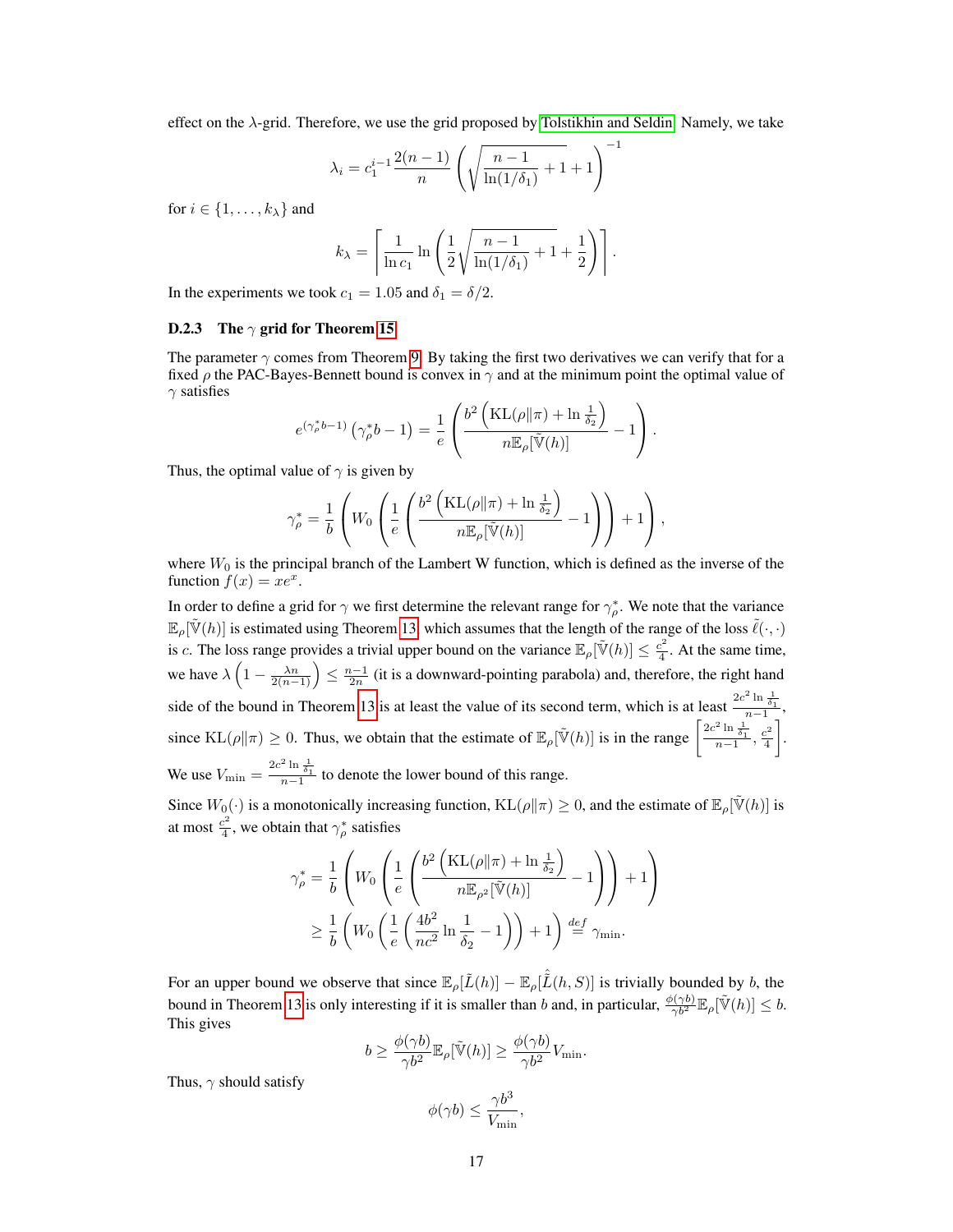which gives that the maximal value of  $\gamma$ , denoted  $\gamma_{max}$ , is the positive root of

$$
H(\gamma) = e^{\gamma b} - \gamma b \left( 1 + \frac{b^2}{V_{\text{min}}} \right) - 1 = 0.
$$

Let  $\alpha = (1 + b^2/V_{\text{min}})^{-1} \in (0, 1)$ , and  $x = -\gamma b - \alpha$ . Then the above problem is equivalent to finding the root of  $f(x) = xe^x - d$  for  $d = -\alpha e^{-\alpha}$ , which can again be solved by applying the Lambert W function. Since for  $\alpha \in (0,1)$ , we have  $d \in (-1/e,0)$ , which indicates that there are two roots [\[Corless et al., 1996\]](#page--1-12). We denote the root greater than  $-1$  as  $W_0(d)$  and the root less than  $-1$ as  $W_{-1}(d)$ . It is obvious that  $W_0(d) = -\alpha$ . However,  $W_0(d)$  is not the desired solution, since for  $b > 0$ ,  $x = -\alpha$  implies  $\gamma = 0$ , but we assume  $\gamma > 0$ . Hence,  $W_{-1}(d)$  is the desired root, which gives the corresponding  $\gamma = -\frac{1}{b}(W_{-1}(d) + \alpha) > 0$ . Thus, we obtain

$$
\gamma_{max} = -\frac{1}{b} \left( W_{-1} \left( -\frac{1}{1 + \frac{b^2}{V_{\min}}} \cdot e^{-\frac{1}{1 + \frac{b^2}{V_{\min}}}} \right) + \frac{1}{1 + \frac{b^2}{V_{\min}}} \right).
$$

We construct the grid by taking  $\gamma_i = c_2^{i-1} \gamma_{\min}$  for  $i \in \{1, ..., k_{\gamma}\}\$ , were  $k_{\gamma} =$  $\left[\ln(\gamma_{max}/\gamma_{\min})/\ln c_2\right]$ . In the experiments we took  $c_2 = 1.05$ , and  $\delta_1 = \delta_2 = \delta/2$ .

#### D.2.4 Minimization of the bound

The adjustment of the bound in Theorem [15](#page--1-5) to our hypothesis space construction, as described above, is:

$$
\begin{aligned} L(\mathrm{MV}_\rho) &\leq \frac{1}{(0.5-\mu)^2}\Bigg( \mathbb{E}_{\rho^2}[\hat{L}_\mu(h,h',S_h\cap S_{h'})] + \frac{2\,\mathrm{KL}(\rho\|\pi) + \ln\frac{2k}{\delta}}{\gamma n} \\ &\quad + \frac{\phi(\gamma K_\mu)}{\gamma K_\mu^2}\left(\frac{\mathbb{E}_{\rho^2}[\hat{\mathbb{V}}_\mu(h,h',S_h\cap S_{h'})]}{1-\frac{\lambda n}{2(n-1)}} + \frac{K_\mu^2\left(2\,\mathrm{KL}(\rho\|\pi) + \ln\frac{2k}{\delta}\right)}{n\lambda\left(1-\frac{\lambda n}{2(n-1)}\right)}\right)\Bigg), \end{aligned}
$$

where  $n = \min_{h,h'} |S_h \cap S_{h'}|$  and  $k = k_{\lambda}k_{\gamma}$ . We minimize the bound without considering  $k_{\gamma}$  and  $k_{\lambda}$  since we define the grid without taking them into consideration. However, we put back  $k_{\gamma}$  and  $k_{\lambda}$ when computing the generalization bound. Thus, when doing the optimization we take  $k = 1$ , but when we compute the bound we take the proper  $k = k_{\lambda} k_{\gamma}$ .

#### Algorithm 2: Minimization of the bound in Theorem [15](#page--1-5)

**Input:** *n*, grid of  $\mu$  and losses  $\mathbb{1}(h(X_i) \neq Y_i)$  for all  $(X_i, Y_i) \in S_h$  for all  $h$ for  $\mu$  selected by the binary search in the grid do Initialize:  $\rho = \pi$ Compute  $\hat{L}_{\mu}(h, h', S_h \cap S_{h'})$  and  $\hat{\mathbb{V}}_{\mu}(h, h', S_h \cap S_{h'})$  for all  $h, h'$ while The improvement of the bound for a fixed  $\mu$  is larger than 10<sup>-9</sup> do Compute  $\lambda^*_{\mu,\rho}$ , the optimal  $\lambda$  given  $\rho$  and  $\mu$ Compute  $\gamma_{\mu,\rho}^*$ , the optimal  $\gamma$  given  $\rho$  and  $\mu$ Apply gradient descent to the bound w.r.t.  $\rho$  given  $\mu$ ,  $\lambda^*_{\mu,\rho}$  and  $\gamma^*_{\mu,\rho}$ end while Proceed to the next  $\mu$  in the grid proposed by the binary search end for

**Optimal**  $\lambda$  given  $\mu$  and  $\rho$  Given  $\mu$  and  $\rho$ ,  $\lambda$  can be computed in the same way as in the optimization of Theorem [13,](#page--1-11) since the optimization problem is the same, and get

$$
\lambda_{\mu,\rho}^* = \frac{2(n-1)}{n} \left( \sqrt{\frac{2(n-1)\mathbb{E}_{\rho^2}[\hat{\mathbb{V}}_{\mu}(h,h',S_h \cap S_{h'})]}{K_{\mu}^2(2\operatorname{KL}(\rho \|\pi) + \ln \frac{2k}{\delta})}} + 1 + 1 \right)^{-1}
$$

.

In our implementation at every optimization step we took the closest  $\lambda$  to the above value from the  $\lambda$ -grid.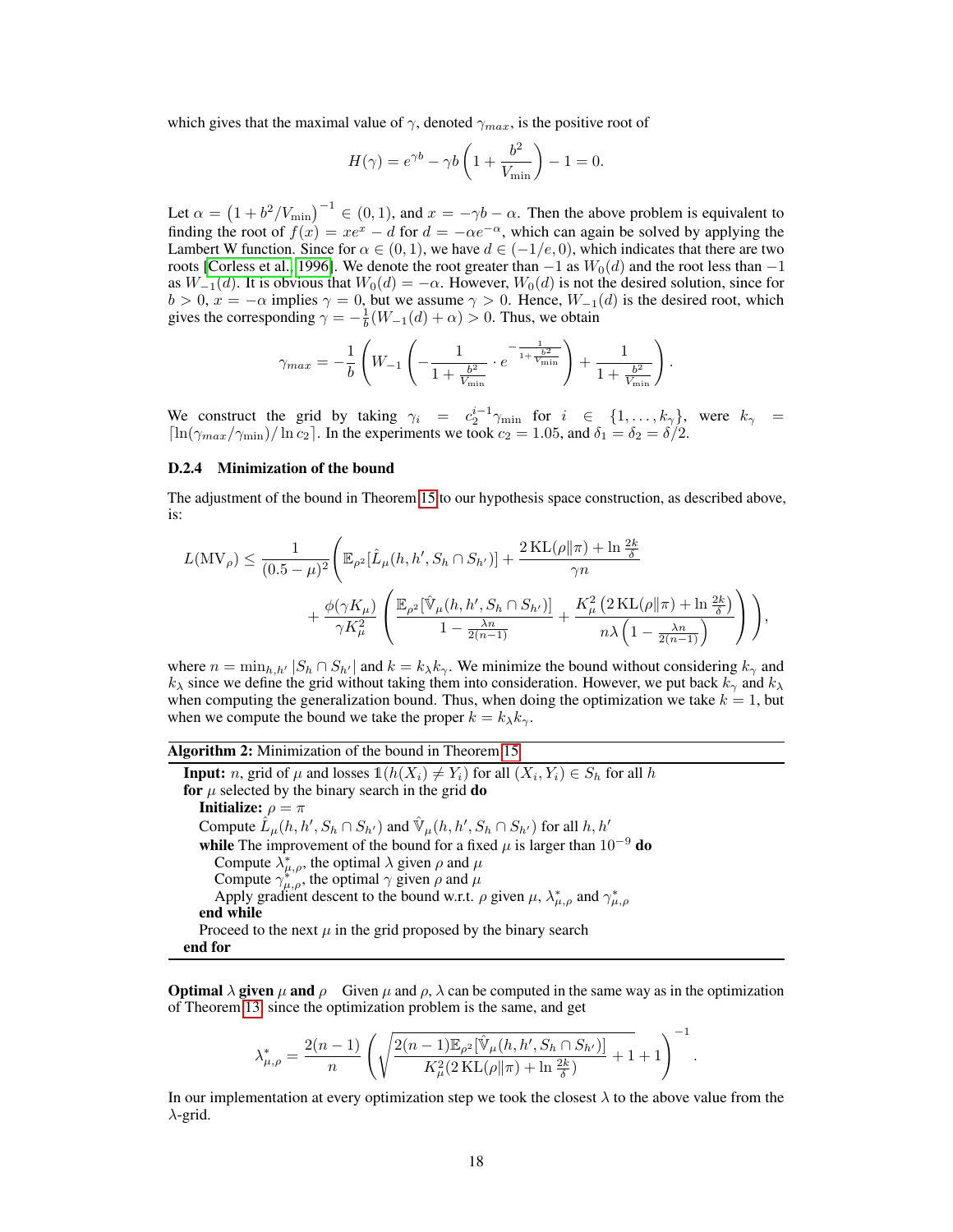**Optimal**  $\gamma$  given  $\mu$  and  $\rho$  Given  $\mu$  and  $\rho$ , the bound for the variance is obtained by plugging in the optimal  $\lambda^*_{\mu,\rho}$  computed above. Let

$$
U_{\mathbb{V}}(\rho,\mu)=\frac{\mathbb{E}_{\rho^2}[\hat{\mathbb{V}}_{\mu}(h,h',S_h\cap S_{h'})]}{1-\frac{\lambda_{\mu,\rho}^n}{2(n-1)}}+\frac{K_{\mu}^2(2\operatorname{KL}(\rho\|\pi)+\ln\frac{2k}{\delta})}{n\lambda_{\mu,\rho}^*\left(1-\frac{\lambda_{\mu,\rho}^n n}{2(n-1)}\right)}.
$$

Then

$$
\gamma_{\mu,\rho}^* = \frac{1}{K_{\mu}} \left( W_0 \left( \frac{1}{e} \left( \frac{K_{\mu}^2 \left( 2 \operatorname{KL}(\rho || \pi) + \ln \frac{2k}{\delta} \right)}{n U_{\mathbb{V}}(\rho, \mu)} - 1 \right) \right) + 1 \right),
$$

where  $W_0$  is the principal branch of the Lambert W function, which is defined as the inverse of the function  $f(x) = xe^x$ . In our implementation at every optimization step we took the closest  $\gamma$  to the above value from the  $\gamma$ -grid.

**Gradient w.r.t.**  $\rho$  given  $\lambda$ ,  $\gamma$ , and  $\mu$  Optimizing the bound w.r.t.  $\rho$  is equivalent to constrained optimization of  $f(\rho) = \mathbb{E}_{\rho^2}[\hat{L}_{\mu}(h, h', S')] + a \mathbb{E}_{\rho^2}[\hat{V}_{\mu}(h, h', S')] + 2b \text{KL}(\rho || \pi)$ , where

$$
a=\frac{\phi(K_\mu\gamma)}{K_\mu^2\gamma}\frac{1}{1-\frac{n\lambda}{2(n-1)}},\quad b=\frac{1}{\gamma n}+\frac{\phi(K_\mu\gamma)}{K_\mu^2\gamma}\frac{K_\mu^2}{n\lambda(1-\frac{n\lambda}{2(n-1)})},
$$

and the constraint is that  $\rho$  must be a probability distribution. We optimize  $\rho$  in the same way as presented in Appendix [D.1.](#page-2-0) We use  $\hat{L}_{\mu}$  to denote the matrix of empirical  $\mu$ -tandem losses and  $\hat{V}_{\mu}$  to denote the matrix of empirical variance of the  $\mu$ -tandem losses. Then, the gradient w.r.t.  $\rho$  is given by:

$$
(\nabla f)_h = 2\left(\sum_{h'} \rho(h')(\hat{L}_{\mu}(h, h', S') + a\hat{\mathbb{V}}\mu(h, h', S')) + b\left(1 + \ln \frac{\rho(h)}{\pi(h)}\right)\right),
$$
  

$$
\nabla f = 2\left(\hat{L}_{\mu}\rho + a\hat{\mathbb{V}}_{\mu}\rho + b\left(1 + \ln \frac{\rho}{\pi}\right)\right).
$$

We applied gradient descent in the same way as presented in Appendix [D.1.](#page-2-0)

## E Experiments

### E.1 Data sets

As mentioned, we considered data sets from the UCI and LibSVM repositories [\[Dua and Graff, 2019,](#page--1-13) [Chang and Lin, 2011\]](#page--1-14), as well as Fashion-MNIST (Fashion) from Zalando Research<sup>[3](#page-6-0)</sup>. We used data sets with size 3000  $\leq N \leq 70000$  and dimension  $d \leq 1000$ . These relatively large data sets were chosen in order to provide meaningful bounds in the standard bagging setting, where individual trees are trained on  $n = 0.8N$  randomly subsampled points with replacement and the size of the overlap of out-of-bag sets is roughly  $n/9$ . An overview of the data sets is given in Table [1.](#page-7-0)

For all experiments, we removed patterns with missing entries and made a stratified split of the data set. For data sets with a training and a test set (SVMGuide1, Splice, Adult, w1a, MNIST, Shuttle, Pendigits, Protein, SatImage, USPS) we combined the training and test sets and shuffled the entire set before splitting.

### E.2 Optimized weighted random forest

#### Experimental Setting

This section describes in detail the settings and the results of the empirical evaluation using random forest (RF) majority vote classifiers.

We construct the ensemble from decision trees available in *scikit-learn*. For each data set, an ensemble of 100 trees is trained using bagging (as described in Section [6\)](#page--1-6). For each tree, the Gini criterion is used for splitting and  $\sqrt{d}$  features are considered in each split.

<span id="page-6-0"></span> $^3$ <https://research.zalando.com/welcome/mission/research-projects/fashion-mnist/>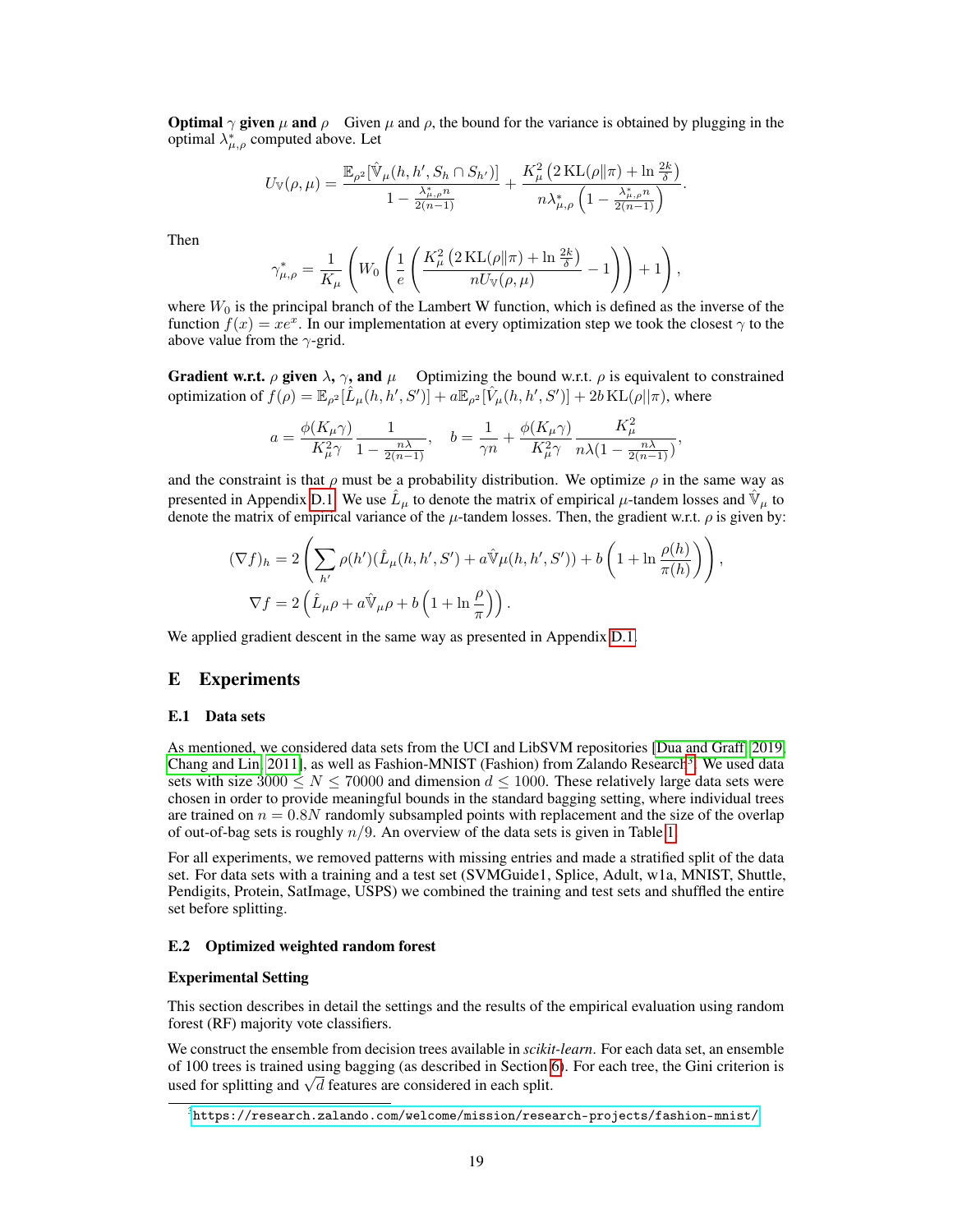| Data set     | N     | d.  | $\overline{c}$ | $c_{\min}$ | $c_{\max}$ | Source           |
|--------------|-------|-----|----------------|------------|------------|------------------|
| Adult        | 32561 | 123 | 2              | 0.2408     | 0.7592     | $LIBSVM$ (ala)   |
| Cod-RNA      | 59535 | 8   | 2              | 0.3333     | 0.6667     | <b>LIBSVM</b>    |
| Connect-4    | 67557 | 126 | 3              | 0.0955     | 0.6583     | <b>LIBSVM</b>    |
| Fashion      | 70000 | 784 | 10             | 0.1000     | 0.1000     | Zalando Research |
| Letter       | 20000 | 16  | 26             | 0.0367     | 0.0406     | UCI              |
| <b>MNIST</b> | 70000 | 780 | 10             | 0.0902     | 0.1125     | <b>LIBSVM</b>    |
| Mushroom     | 8124  | 22  | 2              | 0.4820     | 0.5180     | <b>LIBSVM</b>    |
| Pendigits    | 10992 | 16  | 10             | 0.0960     | 0.1041     | <b>LIBSVM</b>    |
| Phishing     | 11055 | 68  | 2              | 0.4431     | 0.5569     | <b>LIBSVM</b>    |
| Protein      | 24387 | 357 | 3              | 0.2153     | 0.4638     | <b>LIBSVM</b>    |
| SVMGuide1    | 3089  | 4   | 2              | 0.3525     | 0.6475     | <b>LIBSVM</b>    |
| SatImage     | 6435  | 36  | 6              | 0.0973     | 0.2382     | <b>LIBSVM</b>    |
| Sensorless   | 58509 | 48  | 11             | 0.0909     | 0.0909     | <b>LIBSVM</b>    |
| Shuttle      | 58000 | 9   | 7              | 0.0002     | 0.7860     | <b>LIBSVM</b>    |
| Splice       | 3175  | 60  | 2              | 0.4809     | 0.5191     | <b>LIBSVM</b>    |
| USPS         | 9298  | 256 | 10             | 0.0761     | 0.1670     | <b>LIBSVM</b>    |
| wla          | 49749 | 300 | 2              | 0.0297     | 0.9703     | LIBSVM           |

<span id="page-7-0"></span>Table 1: Data set overview.  $c_{\min}$  and  $c_{\max}$  denote the minimum and maximum class frequency.

<span id="page-7-1"></span>Table 2: Numerical values of the test loss obtained by the RFs with optimized weighting. The smallest loss is highlighted in bold, while the smallest optimized loss is underlined.

| Data set          | $L(MV_u)$      | $L(MV_{\rho_{\lambda}})$ | $L(MV_{\rho_{TND}})$ | $L(MV_{\rho_{\text{CCTND}}})$ | $L(\mathrm{MV}_{\rho\textsc{c}})$ |
|-------------------|----------------|--------------------------|----------------------|-------------------------------|-----------------------------------|
| SVMGuide1         | 0.0284(0.0037) | 0.0372(0.0066)           | 0.0287(0.0035)       | 0.0286(0.0036)                | 0.0287(0.0039)                    |
| Phishing          | 0.0292(0.004)  | 0.0371(0.0073)           | 0.0292(0.0036)       | 0.0292(0.0036)                | 0.0292(0.004)                     |
| Mushroom          | 0.0(0.0)       | 0.0(0.0)                 | 0.0(0.0)             | 0.0(0.0)                      | 0.0(0.0)                          |
| Splice            | 0.0299(0.009)  | 0.1087(0.021)            | 0.0306(0.0099)       | 0.0309(0.0092)                | 0.0302(0.01)                      |
| wla               | 0.0108(0.0007) | 0.016(0.0025)            | 0.0108(0.0006)       | 0.0107(0.0006)                | 0.0108(0.0006)                    |
| Cod-RNA           | 0.0402(0.0013) | 0.0712(0.0064)           | 0.0395(0.0014)       | 0.0395(0.0014)                | 0.0395(0.0015)                    |
| Adult             | 0.1693(0.0027) | 0.1942(0.0151)           | 0.1698(0.0031)       | 0.1701(0.003)                 | 0.1698(0.0031)                    |
| Connect-4         | 0.1706(0.0023) | 0.2803(0.0165)           | 0.1699(0.002)        | 0.1705(0.0024)                | 0.1695(0.0019)                    |
| Shuttle           | 0.0002(0.0001) | 0.0003(0.0002)           | 0.0002(0.0001)       | 0.0002(0.0001)                | 0.0002(0.0001)                    |
| Pendigits         | 0.0096(0.0023) | 0.0452(0.0124)           | 0.0092(0.0022)       | 0.0093(0.0021)                | 0.0092(0.0025)                    |
| Letter            | 0.0378(0.0036) | 0.1408(0.0356)           | 0.0398(0.0041)       | 0.0402(0.0042)                | 0.0383(0.0034)                    |
| SatImage          | 0.0828(0.0068) | 0.1321(0.0268)           | 0.0835(0.0061)       | 0.0839(0.0062)                | $\overline{0.0832}$ (0.006)       |
| <b>Sensorless</b> | 0.0014(0.0004) | 0.0138(0.0019)           | 0.0012(0.0003)       | 0.0012(0.0003)                | 0.0012(0.0003)                    |
| <b>USPS</b>       | 0.0394(0.0043) | 0.1325(0.0251)           | 0.0401(0.0055)       | 0.0405(0.0052)                | 0.0404(0.005)                     |
| <b>MNIST</b>      | 0.0316(0.0017) | 0.16(0.0352)             | 0.0323(0.0017)       | 0.0324(0.0017)                | 0.0317(0.0014)                    |
| Fashion           | 0.1175(0.0018) | 0.2122(0.0299)           | 0.1192(0.0022)       | 0.1197(0.0022)                | 0.1178(0.0021)                    |

We compare the RF using the default uniform weighting  $\rho_u$  and the optimized weighting obtained by FO [\[Thiemann et al., 2016\]](#page--1-15), TND [\[Masegosa et al., 2020\]](#page--1-7), CCTND (Theorem [12\)](#page--1-4) and CCPBB (Theorem [15\)](#page--1-5). Optimization is based on the out-of-bag sets (see Section [6\)](#page--1-6). For each optimized RF, we also compute the optimized bound.

### Numerical Results

This section lists the numerical results for the empirical evaluation using RF. Table [2](#page-7-1) provides the numerical values of the test loss obtained by the RFs with uniform weighting and with weighting optimized by FO, TND, CCTND and CCPBB; a visual presentation is given in Figure [2a.](#page--1-16) As observed by [Masegosa et al.](#page--1-7) [\[2020\]](#page--1-7), optimization using FO leads to overfitting, while the secondorder bounds does not significantly degrade the performance. Among the second-order bounds, optimizing using CCPBB produces the best classifier in most cases.

Table [3](#page-8-0) provides the numerical values of the optimized bounds; a visual presentation is given in Figure [2b.](#page--1-16) Table [4](#page-8-1) provides the recorded Gibbs loss and tandem loss using the optimized  $\rho$ . The optimal  $\mu$  found is reported for CCTND and CCPBB as well.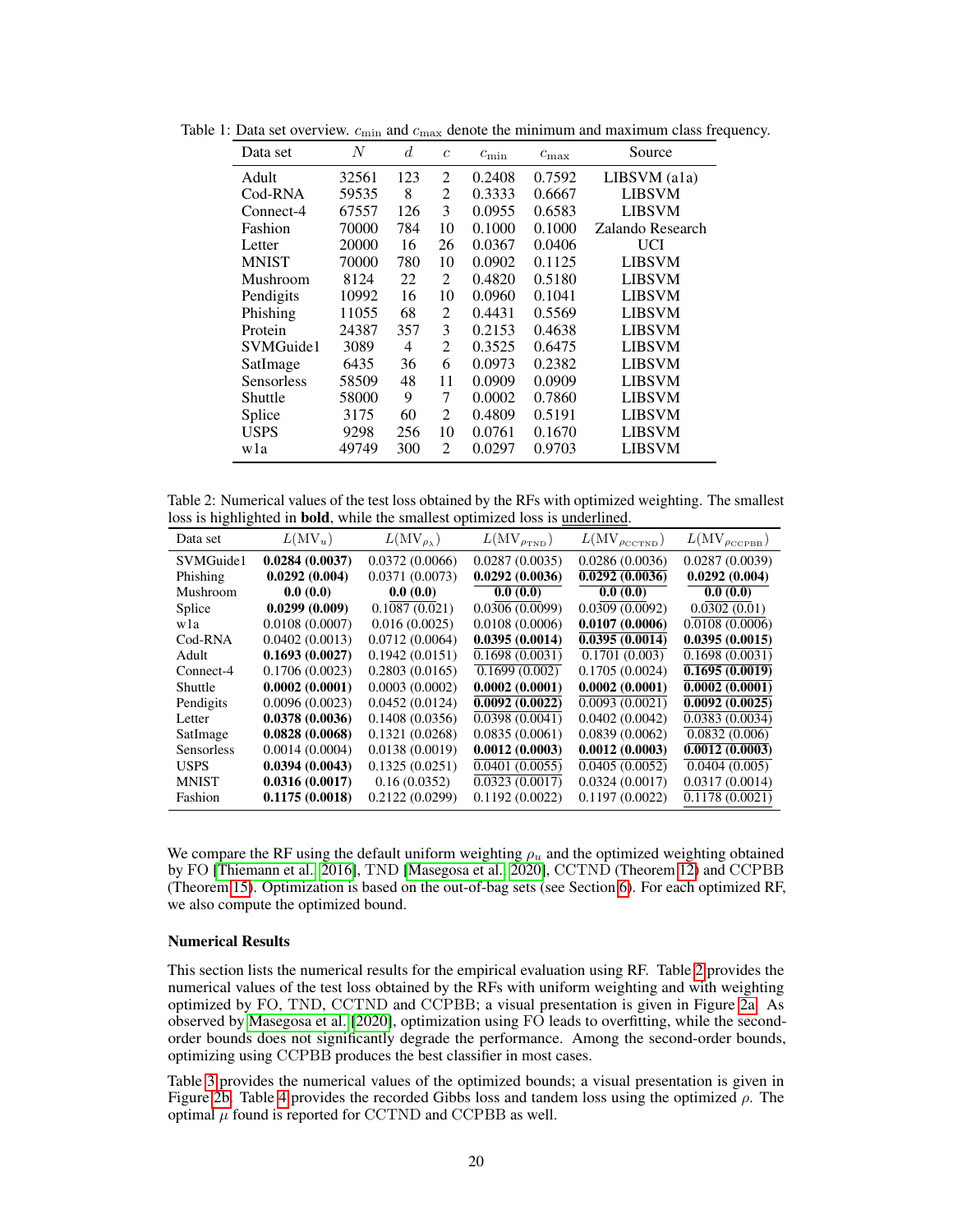| Data set          | $FO(\rho_{\lambda})$ | $TND(\rho_{TND})$            | $CCTND(\rho_{CCTND})$        | $CCPBB(\rho_{CCPBB})$ |
|-------------------|----------------------|------------------------------|------------------------------|-----------------------|
| SVMGuide1         | 0.1079(0.0079)       | 0.1836(0.0062)               | 0.1853(0.0059)               | 0.2806(0.0071)        |
| Phishing          | 0.1189(0.0035)       | 0.1642(0.0043)               | 0.1674(0.0042)               | 0.2336(0.005)         |
| Mushroom          | 0.0068(0.0001)       | 0.0353(0.0002)               | 0.0388(0.0002)               | 0.1121(0.0006)        |
| Splice            | 0.3245(0.0218)       | 0.4077(0.0062)               | 0.4247(0.0065)               | 0.6562(0.0056)        |
| wla               | 0.0424(0.0015)       | 0.0633(0.0009)               | 0.0642(0.0009)               | 0.0805(0.0011)        |
| Cod-RNA           | 0.1629(0.0018)       | $0.1663 \overline{(0.0014)}$ | 0.1698(0.0014)               | 0.19(0.0018)          |
| Adult             | 0.4388(0.0042)       | 0.5701(0.0051)               | 0.5508(0.004)                | 0.5976(0.0042)        |
| Connect-4         | 0.5978(0.0067)       | 0.6831(0.0039)               | 0.6758(0.0036)               | 0.7112(0.0038)        |
| Shuttle           | 0.0026(0.0002)       | 0.0078(0.0002)               | $\overline{0.0083}$ (0.0002) | 0.018(0.0003)         |
| Pendigits         | 0.142(0.0035)        | $\overline{0.1445(0.0026)}$  | 0.1504(0.0042)               | 0.2155(0.003)         |
| Letter            | 0.3858(0.0067)       | 0.4504(0.0032)               | 0.4513(0.003)                | 0.5134(0.0039)        |
| SatImage          | 0.3762(0.0075)       | $\overline{0.4902(0.0079)}$  | 0.4851(0.007)                | 0.6158(0.0083)        |
| <b>Sensorless</b> | 0.0348(0.0031)       | 0.0257(0.0006)               | 0.0265(0.0006)               | 0.0376(0.0007)        |
| <b>USPS</b>       | 0.3394(0.0065)       | 0.4059(0.0048)               | 0.4097(0.0044)               | 0.5086(0.0042)        |
| <b>MNIST</b>      | 0.3795(0.0031)       | 0.3537(0.0014)               | 0.3598(0.0014)               | 0.3853(0.0014)        |
| Fashion           | 0.4806(0.003)        | 0.5436(0.0023)               | 0.5408(0.0021)               | 0.5728(0.0021)        |

<span id="page-8-0"></span>Table 3: Numerical values of the bounds for the RFs with optimized weighting. The tightest bound is highlighted in bold, while the tightest second-order bound is underlined.

<span id="page-8-1"></span>Table 4: Numerical values for Gibbs loss, tandem loss and optimized  $\mu$  for the RFs with optimized weighting. We use  $\mathbb{E}_{\rho}[L]$  and  $\mathbb{E}_{\rho^2}[L]$  as short-hands for the Gibbs and the tandem loss respectively.

|              | FO<br>TND              |                          |                        | <b>CCTND</b>             |                        |                       | <b>CCPBB</b> |                        |                          |           |
|--------------|------------------------|--------------------------|------------------------|--------------------------|------------------------|-----------------------|--------------|------------------------|--------------------------|-----------|
| Data set     | $\mathbb{E}_{\rho}[L]$ | $\mathbb{E}_{\rho^2}[L]$ | $\mathbb{E}_{\rho}[L]$ | $\mathbb{E}_{\rho^2}[L]$ | $\mathbb{E}_{\rho}[L]$ | $\mathbb{E}_{a^2}[L]$ | $\mu$        | $\mathbb{E}_{\rho}[L]$ | $\mathbb{E}_{\rho^2}[L]$ | $\mu$     |
| SVMGuide1    | 0.0325                 | 0.0217                   | 0.0406                 | 0.0185                   | 0.0403                 | 0.0184                | $-0.0527$    | 0.0413                 | 0.0194                   | $-0.0258$ |
| Phishing     | 0.041                  | 0.0255                   | 0.0486                 | 0.0197                   | 0.0484                 | 0.0196                | $-0.0295$    | 0.049                  | 0.0202                   | $-0.0125$ |
| Mushroom     | 0.0                    | 0.0                      | 0.0002                 | 0.0                      | 0.0002                 | 0.0                   | $-0.0317$    | 0.0002                 | 0.0                      | $-0.01$   |
| Splice       | 0.1068                 | 0.0903                   | 0.1564                 | 0.0424                   | 0.1522                 | 0.0415                | $-0.057$     | 0.16                   | 0.044                    | 0.0045    |
| wla          | 0.0156                 | 0.0123                   | 0.0179                 | 0.0091                   | 0.0179                 | 0.009                 | $-0.0111$    | 0.018                  | 0.0092                   | $-0.0065$ |
| Cod-RNA      | 0.0712                 | 0.0602                   | 0.0802                 | 0.0314                   | 0.0803                 | 0.0314                | $-0.0178$    | 0.0815                 | 0.0318                   | 0.0102    |
| Adult        | 0.1995                 | 0.1474                   | 0.2061                 | 0.1184                   | 0.2056                 | 0.1182                | $-0.1216$    | 0.2068                 | 0.1194                   | $-0.0918$ |
| Connect-4    | 0.2824                 | 0.2564                   | 0.2953                 | 0.1523                   | 0.2943                 | 0.1521                | $-0.0959$    | 0.2974                 | 0.1535                   | $-0.0615$ |
| Shuttle      | 0.0003                 | 0.0001                   | 0.0006                 | 0.0002                   | 0.0006                 | 0.0002                | $-0.0044$    | 0.0006                 | 0.0002                   | 0.0       |
| Pendigits    | 0.0502                 | 0.0346                   | 0.061                  | 0.0163                   | 0.0609                 | 0.0163                | $-0.0099$    | 0.0614                 | 0.0166                   | 0.0092    |
| Letter       | 0.1685                 | 0.1249                   | 0.1803                 | 0.0851                   | 0.1797                 | 0.0849                | $-0.0501$    | 0.1816                 | 0.0861                   | $-0.0228$ |
| SatImage     | 0.1478                 | 0.0968                   | 0.1612                 | 0.0746                   | 0.1602                 | 0.0741                | $-0.1104$    | 0.1617                 | 0.0755                   | $-0.0535$ |
| Sensorless   | 0.0125                 | 0.0113                   | 0.0192                 | 0.0027                   | 0.0192                 | 0.0027                | 0.0008       | 0.0195                 | 0.0027                   | 0.01      |
| <b>USPS</b>  | 0.1363                 | 0.0989                   | 0.1517                 | 0.0644                   | 0.1509                 | 0.0641                | $-0.053$     | 0.1522                 | 0.065                    | $-0.0173$ |
| <b>MNIST</b> | 0.1763                 | 0.1286                   | 0.1837                 | 0.075                    | 0.1835                 | 0.075                 | 0.0281       | 0.185                  | 0.0756                   | 0.037     |
| Fashion      | 0.2256                 | 0.1715                   | 0.2325                 | 0.1196                   | 0.2322                 | 0.1195                | $-0.0577$    | 0.2334                 | 0.1203                   | $-0.0382$ |

#### E.3 Ensemble of multiple heterogeneous classifiers

#### Experimental Setting

This section describes in detail the settings and the results of the experimental evaluation using an ensemble of multiple heterogeneous classifiers.

The ensemble is defined by a set of standard classifiers available in *scikit-learn*:

- Linear Discriminant Analysis, with default parameters, which includes a singular value decomposition solver.
- Three versions of **k-Nearest Neighbors**: (i) k=3 and uniform weights (i.e., all points in each neighborhood are weighted equally); (ii)  $k=5$  and uniform weights; and (iii)  $k=5$  where points are weighted by the inverse of their distance. In all cases, it is employed the Euclidean distance.
- Decision Tree, with default parameters, which includes Gini criterion for splitting and no maximum depth.
- Logistic Regression, with default parameters, which includes L2 penalization.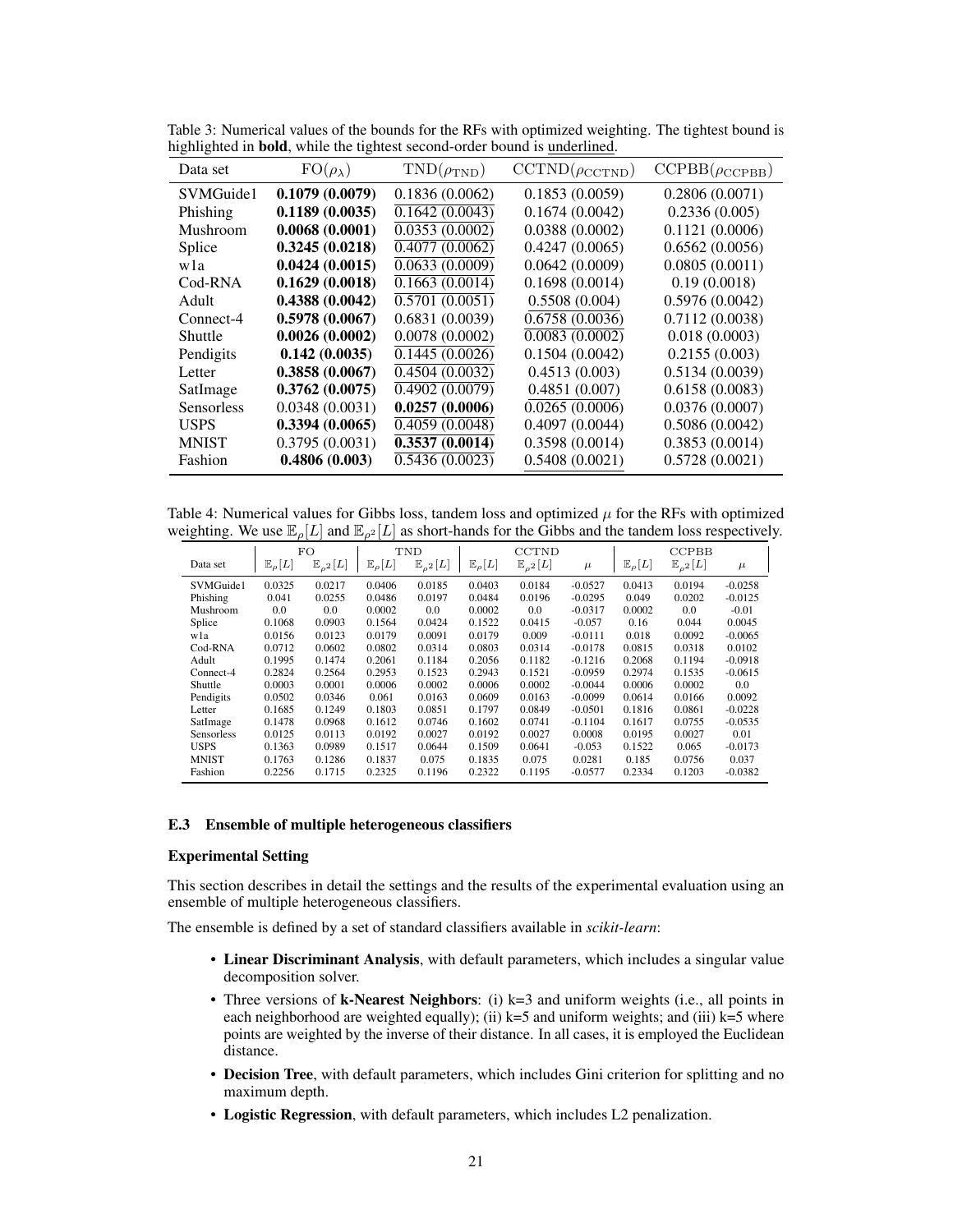| Data set          | $L(MV_u)$      | $L(h_{best})$  | $L(MV_{\rho_{\lambda}})$ | $L(MV_{\rho_{TND}})$ | $L(MV_{\rho_{\text{CCTND}}})$ | $L(MV_{\rho_{\text{CCPBB}}})$ |
|-------------------|----------------|----------------|--------------------------|----------------------|-------------------------------|-------------------------------|
| SVMGuide1         | 0.0357(0.005)  | 0.0404(0.0047) | 0.0404(0.0047)           | 0.0352(0.0051)       | 0.0348(0.0053)                | 0.0343(0.0059)                |
| Phishing          | 0.0353(0.0035) | 0.0459(0.0058) | 0.0459(0.0058)           | 0.0333(0.0031)       | 0.0337(0.0028)                | 0.0335(0.0032)                |
| Mushroom          | 0.0001(0.0002) | 0.0002(0.0004) | 0.0(0.0)                 | 0.0001(0.0002)       | 0.0001(0.0002)                | 0.0001(0.0002)                |
| Splice            | 0.1055(0.0104) | 0.0768(0.0098) | 0.0768(0.0098)           | 0.075(0.0093)        | 0.0768(0.0098)                | 0.069(0.0082)                 |
| wla               | 0.0125(0.0007) | 0.0153(0.0009) | 0.0153(0.0009)           | 0.0128(0.0008)       | 0.0129(0.0008)                | 0.0128(0.0007)                |
| Cod-RNA           | 0.0707(0.0022) | 0.064(0.0022)  | 0.064(0.0022)            | 0.0552(0.002)        | 0.0551(0.0019)                | 0.0581(0.0023)                |
| Adult             | 0.1627(0.0036) | 0.1543(0.0039) | 0.1543(0.0039)           | 0.1563(0.0042)       | 0.1541(0.0039)                | 0.1566(0.0048)                |
| Protein           | 0.3491(0.0066) | 0.3251(0.0061) | 0.3251(0.0061)           | 0.3176(0.0052)       | 0.3251(0.0061)                | 0.3185(0.0048)                |
| Connect-4         | 0.2039(0.0035) | 0.2433(0.0032) | 0.2433(0.0032)           | 0.1989(0.003)        | 0.1992(0.0032)                | 0.2018(0.0037)                |
| Shuttle           | 0.0012(0.0002) | 0.0005(0.0002) | 0.0005(0.0002)           | 0.0006(0.0002)       | 0.0006(0.0002)                | 0.0006(0.0002)                |
| Pendigits         | 0.0111(0.0016) | 0.0092(0.0017) | 0.0092(0.0017)           | 0.0086(0.0016)       | 0.0087(0.0016)                | 0.0085(0.0019)                |
| Letter            | 0.069(0.0041)  | 0.0673(0.0052) | 0.0673(0.0052)           | 0.0538(0.0043)       | 0.054(0.0043)                 | 0.0526(0.0041)                |
| SatImage          | 0.0997(0.0069) | 0.1054(0.0046) | 0.1053(0.0046)           | 0.0939(0.0061)       | 0.0954(0.0063)                | 0.093(0.0059)                 |
| <b>Sensorless</b> | 0.1816(0.0121) | 0.0213(0.0018) | 0.0213(0.0018)           | 0.0213(0.0018)       | 0.1089(0.2764)                | 0.0213(0.0018)                |
| <b>USPS</b>       | 0.0359(0.0054) | 0.0375(0.0038) | 0.0375(0.0038)           | 0.0324(0.0044)       | 0.0326(0.0042)                | 0.0326(0.0036)                |
| <b>MNIST</b>      | 0.0356(0.002)  | 0.0349(0.0017) | 0.0349(0.0017)           | 0.0304(0.0016)       | 0.0304(0.0017)                | 0.0304(0.0016)                |
| Fashion           | 0.1341(0.0019) | 0.154(0.0028)  | 0.154(0.0028)            | 0.1323(0.003)        | 0.1341(0.003)                 | 0.1346(0.0034)                |

<span id="page-9-0"></span>Table 5: Numerical values of the test loss obtained by ensembles of multiple heterogeneous classifiers with optimized weighting. The smallest loss is highlighted in **bold**, while the smallest optimized loss is underlined.

• Gaussian Naive Bayes, with default parameters.

We included three versions of the kNN classifier to test if our bounds could deal with a heterogeneous set of classifiers where some of them are expected to provide highly correlated errors while others are expected to provide much less correlated errors.

Each of the seven classifiers of the ensemble was learned from a bootstrap sample of the training data set. We did it in the way to be able to compute and optimize our bounds with the out-of-bag-samples as described in Section [6.](#page--1-6)

#### Numerical Results

This section lists the numerical results for the empirical evaluation using ensembles of multiple heterogeneous classifiers.

Table [5](#page-9-0) provides the numerical values of the test loss obtained by these ensembles with uniform weighting and with weighting optimized by FO, TND, CCTND and CCPBB; a visual presentation is given in Figure [2c.](#page--1-16) In this case, uniform voting is not a competitive weighting scheme. The second-order bounds perform much better than uniform weighting and than the weights computed according to the first-order bound. There is not any clear winner among the second-order bounds.

Table [6](#page-10-0) provides the numerical values of the optimized bounds; a visual presentation is given in Figure [2d.](#page--1-16) Among the second-order bounds, the CCTND bound is often tighter in this setting.

Table [7](#page-10-1) provides the recorded Gibbs loss and tandem loss using the optimized  $\rho$ . The optimal  $\mu$  found is reported for CCTND and CCPBB as well.